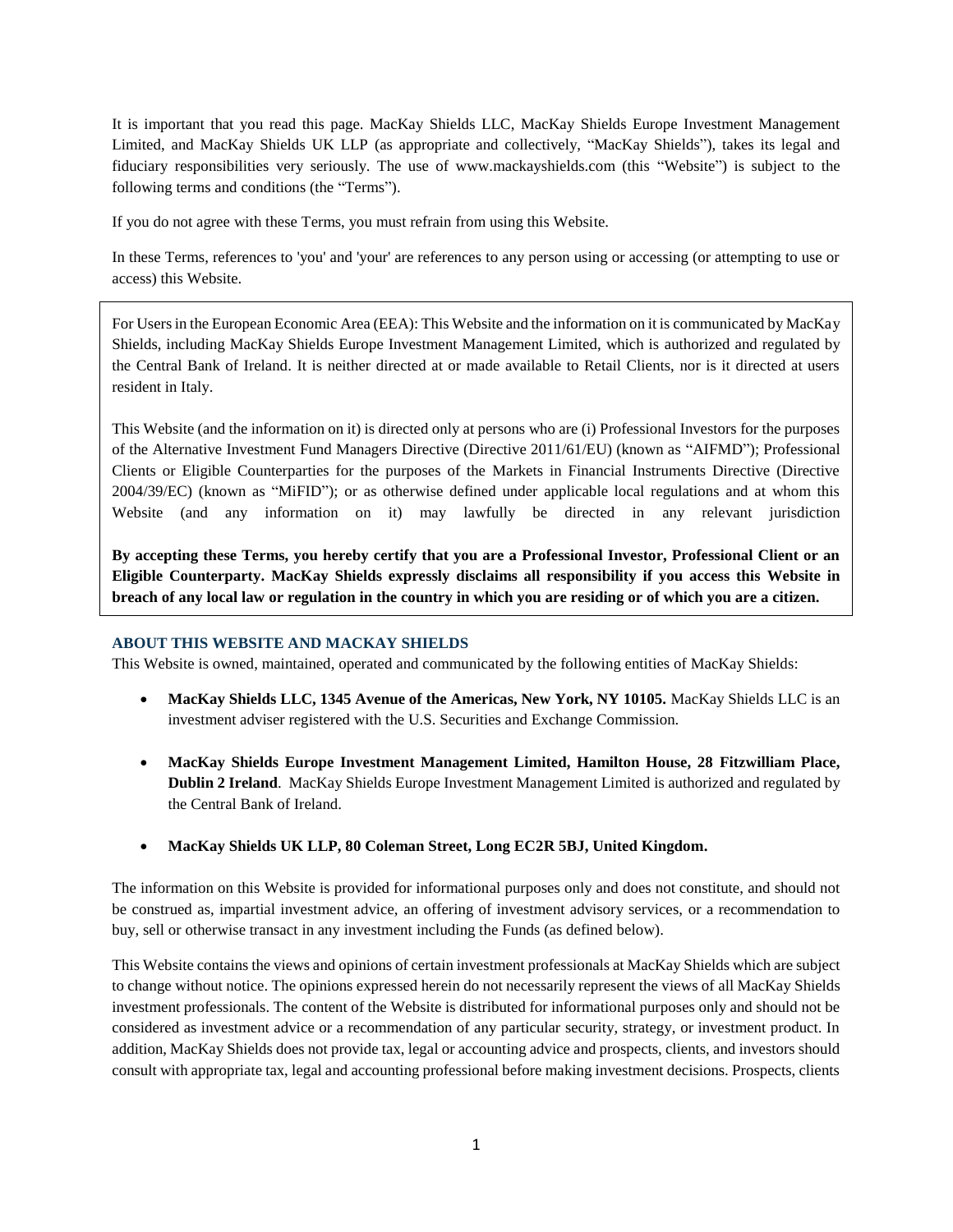and investors should understand the risks involved with specific products or services and consider this information in the context of its risk tolerance and investment goals. All investments contain risks and may lose value.

Information contained herein has been obtained from sources believed to be reliable, but not guaranteed by MacKay Shields. Any forward looking statements speak only as of the date they are made, and MacKay Shields assumes no duty and does not undertake to update forward looking statements. **Past performance does not guarantee future results.** No part of the content of the present website may be reproduced in any form, or referred to in any other publication, without express written permission of MacKay Shields.

The investments or strategies presented are not appropriate for every client or investor, and do not take into account the investment objectives or financial needs of particular clients or investors. The information on this Website is provided solely on the basis that you will make your own investment decisions and MacKay Shields has not taken any account of your particular investment objectives or financial situation in preparing the information on this Website. In addition, nothing in this Website shall, or is intended to, constitute financial, legal, accounting or tax advice. **We strongly recommend that you seek professional investment advice before making any investment decision. Any investment decision that you make should be based on an assessment of the risks in consultation with your investment adviser.**

### **MARKETING RESTRICTIONS**

The distribution of the information on this Website may be restricted by law in certain countries. This Website, and the information and documentation on it, are not addressed to any person resident in the territory of any country or jurisdiction where such distribution would be contrary to local law or regulation. The Funds (as defined below) are not available, and offering materials relating to them will not be distributed, to any person resident in any country where such distribution would be contrary to local law or regulation. MacKay Shields and its affiliates disclaim all responsibility if you access or download any information from this Website in breach of any law or regulation in the country of which you are a citizen or in which you are residing or domiciled.

#### **ALTERNATIVE INVESTMENT FUNDS AND NON-REGISTERED FUNDS**

MacKay Shields and its subsidiaries sponsor, promote, manage or advise a number of funds which (i) have not been registered for public distribution and marketing in the United States or in any other country (the "Non-Registered Funds"); and (ii) alternative investment funds ("AIFs") (Non-Registered Funds and AIFs, together the "Funds"). No regulator has determined that such Funds are suitable for any or all investors.

Information regarding the Funds is not directed at any person in any jurisdiction where it is illegal or unlawful to access and use such information. Any information contained in this Website with respect to the Funds is provided for information purposes only and does not constitute an invitation, offer or solicitation to engage in any investment activity including to buy or sell any investment including any units in any Fund.

Any investment involves substantial risks. The offering documents for each Fund contain risk warnings which are specific to the relevant Fund and which you should consider carefully before taking any decision to invest.

The terms of any investment in a Fund are governed by the documents establishing such terms. In the event of any inconsistency between the information on this Website and the terms specified in, or established pursuant to, the documents establishing the terms of issue or contract, the terms so specified or determined shall prevail. An application for interests in any of the Funds should only be made having fully and carefully read the relevant prospectus, the latest financial reports and other offering documents for the relevant Fund.

MacKay Shields, its affiliates and its or their directors, officers, employees or agents may have holdings in the Funds and/or underlying investments of the Funds and may otherwise be interested in transactions in those Funds. Further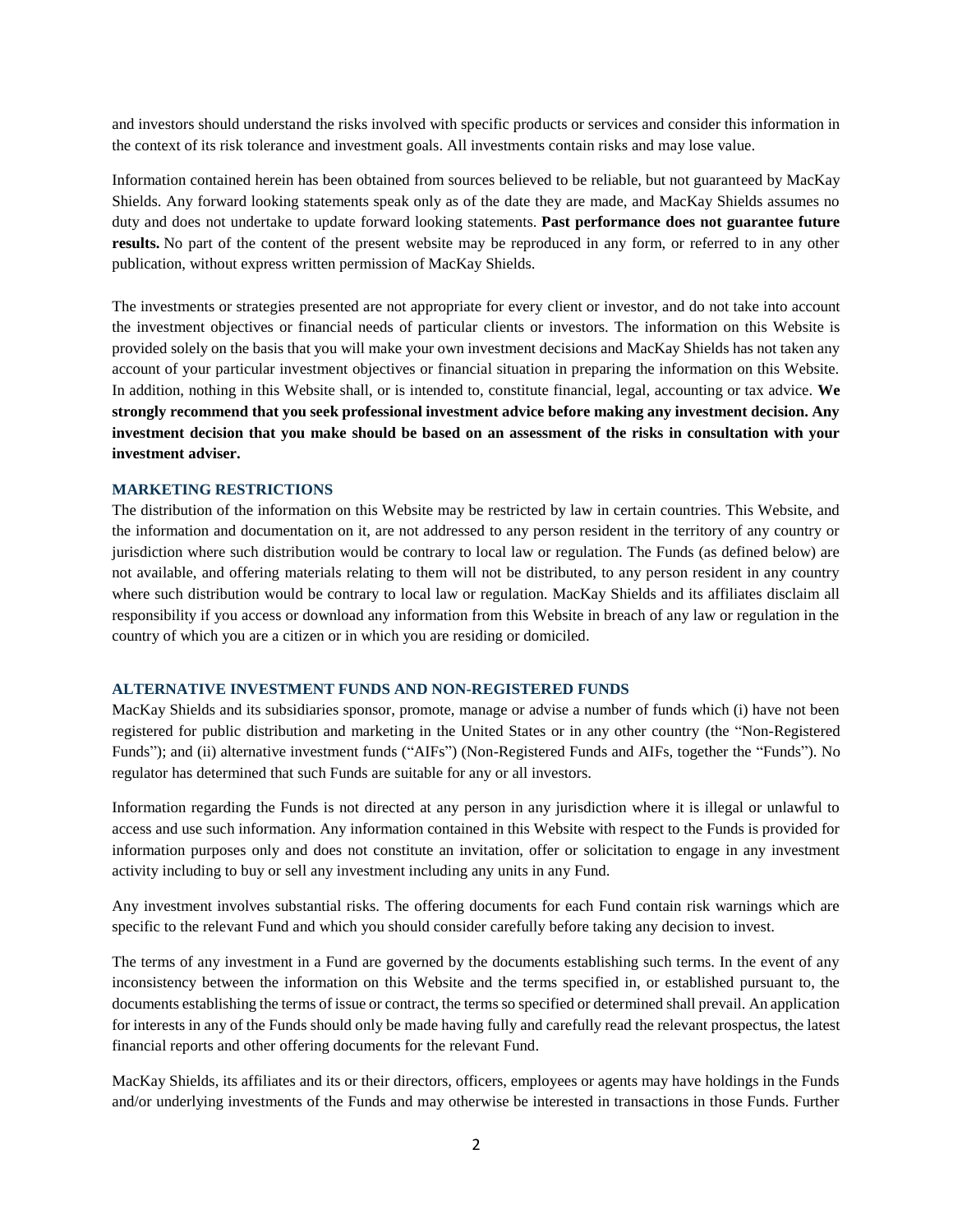details about the policies that MacKay Shields has adopted in order to avoid or to manage such conflicts in a way that ensures fair treatment for MacKay Shields' clients are available from MacKay Shields on request.

The information within this Website pertaining to any Funds that are not registered with the U.S. Securities and Exchange Commission is available only to U.S. persons who are "Accredited Investors" as defined in Regulation D promulgated under the U.S. Securities Act 1933 as amended (the "Securities Act") that have a pre-existing relationship with MacKay Shields.

Securities in the United States and Canada distributed by NYLIFE Distributors LLC. 30 Hudson Street, Jersey City, NJ 07302.

For Users in Canada: The information on this Website is not an offer to sell securities or a solicitation of an offer to buy securities in any jurisdiction of Canada. In Canada, any offer or sale of securities or the provision of any advisory or investment fund manager services will be made only in accordance with applicable Canadian securities laws. More specifically, any offer or sale of securities will be made in accordance with applicable exemptions to dealer and investment fund manager registration requirements, as well as under an exemption from the requirement to file a prospectus, and any advice given on securities will be made in reliance on applicable exemptions to adviser registration requirements. Where required, MacKay Shields LLC is relying on the "international adviser exemption" under National Instrument 31-103 Registration Requirements, Exemptions and Ongoing Registrant Obligations ("NI 31- 103"), MacKay Shields LLC and MacKay Shields Europe Investment Management Limited are each relying on the "permitted client" exemption from the investment fund manager registration requirements under Multilateral Instrument 32-102 Registration Exemptions for Non-Resident Investment Fund Managers, and NYLIFE Distributors LLC, an affiliated broker-dealer, is registered as an "exempt market dealer" under applicable securities legislation and is relying on the "international dealer exemption" under NI 31-103.

# **INFORMATION ON THIS WEBSITE**

MacKay Shields has taken reasonable care to ensure that the information contained on this Website is accurate, current, complete, fit for its intended purpose and compliant with applicable laws and regulations as at the date of issue. However, errors or omissions may occur due to circumstances beyond MacKay Shields' control and no warranty is given, or representation made, regarding the accuracy, validity or completeness of the information on this Website and no liability is accepted by such persons for the accuracy or completeness of such information. You must conduct your own due diligence and investigations rather than relying on any of the information in this Website. Any person who acts upon, or changes his or her investment position in reliance on, the information contained on this Website does so entirely at his or her own risk.

Information posted on this Website is current only as at the date it is posted and may no longer be true or complete when viewed by you. MacKay Shields cannot guarantee that content will be accurate, complete and current at all times. To the extent that any information on this Website relates to a third party, such information has been provided by that third party and is the sole responsibility of such third party and MacKay Shields accepts no liability for such information. All content on the Website is subject to modification from time to time without notice. For further information regarding the validity of any information contained on this Website please contact MacKay Shields at [answers@mackayshields.com](mailto:answers@mackayshields.com) or by calling +1-212-230-3893.

To the extent that this Website contains any expression of opinion or forecast, such opinion or forecast is based on sources believed by MacKay Shields to be reliable, but is not guaranteed or warranted as to its current validity, accuracy or completeness. Opinions expressed represent the opinions of MacKay Shields at the date of publication only, reflecting prevailing market conditions and certain assumptions (which may not prove to be valid), are subject to change and should not be relied on by users of the Website.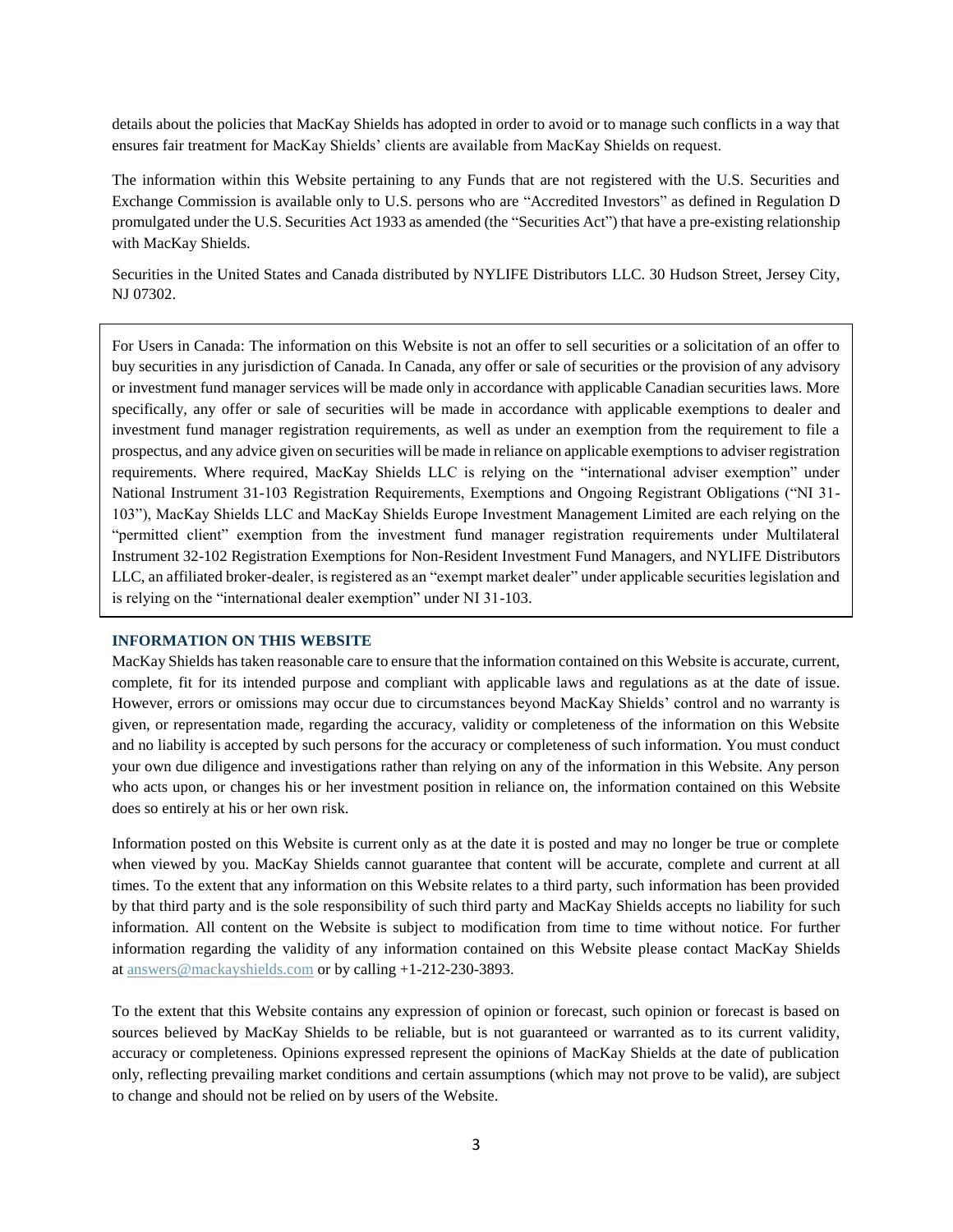## **LINKED WEBSITES**

Links to websites operated by third parties are provided for information only and do not constitute any form of advice, endorsement or recommendation of such websites or the material on them. Please review the terms and privacy policy of any such third party sites prior to use. Websites linked to from the Website are not under the control of MacKay Shields and MacKay Shields is not responsible for, nor does it certify, the content of any linked site or any link contained in a non-affiliated linked site. MacKay Shields reserves the right to terminate any link or linking program at any time. The inclusion or omission of links in the Website is not intended to endorse any particular company or product, and MacKay Shields expressly disclaims any endorsement of the views and opinions expressed in any such linked site. Opinions attributed to MacKay Shields contained in any third party sites that may be linked from the Website are subject to change without notice. If you decide to access any of the third party sites linked to within the Website, you do so entirely at your own risk. MacKay Shields shall not be responsible for notification of any change in the information contained in any linked site.

# **SOCIAL NETWORKS**

MacKay Shields cannot answer product or service-related questions on social network sites, including without limitation, LinkedIn, Twitter, and YouTube. You should not submit complaints through any such social network sites. MacKay Shields will not treat any posting on this page as a complaint. MacKay Shields reserves the right to block any commenter who posts content that we deem to be inappropriate or offensive.

Please take into account that social network sites, including without limitation, LinkedIn, Twitter and YouTube, are third party sites that are unaffiliated with MacKay Shields. MacKay Shields is not responsible for the terms of use or privacy or security policies at this Website or other third party sites that may be linked to by this Website or other social network site pages. You use any third party sites and materials at your own risk. We ask that users do not disclose any financial information on this Website, and MacKay Shields will never ask for any from you.

MacKay Shields LLC is a U.S. SEC registered investment adviser and we therefore cannot publish or otherwise disseminate testimonials about our products or services, so please refrain from such postings. Any content, including posts, comments, likes, tweets, re-tweets, follows, and favorites should not be considered to be endorsements in any way. Please refrain from publishing, including through hyper-links, inappropriate or offensive material on the Website. Do not publish your own advertisements of any kind on the Website. MacKay Shields is not subject to any obligations of confidentiality regarding information posted or submitted through the Website.

# **LIABILITY**

No warranty is given that the contents of this Website are compatible with all computer systems or browsers or that this Website shall be available on an uninterrupted basis. MacKay Shields does not accept any liability for any damages or losses arising from changes or alterations made to this Website by unauthorized third parties.

The internet is not a completely reliable transmission medium and neither MacKay Shields nor any of its affiliates accept any liability for any data transmission errors such as data loss or damage or alteration of any kind or for the security or confidentiality of information transmitted across the internet to or from MacKay Shields or any of its affiliates. Any such transmission of information is entirely at your own risk and any material downloaded from this Website is downloaded at your own risk.

The information on this Website is provided "as is." To the extent permitted by law, MacKay Shields, its affiliates and its and their directors, officers, employees and agents expressly exclude all conditions, warranties, representations and other terms which might otherwise be implied by statute, common law or the law of equity. MacKay Shields and its affiliates will only be liable to you in respect of any direct losses arising from your use of, or inability to use, this Website in the event of MacKay Shields' gross negligence, willful default or fraud. In no event will MacKay Shields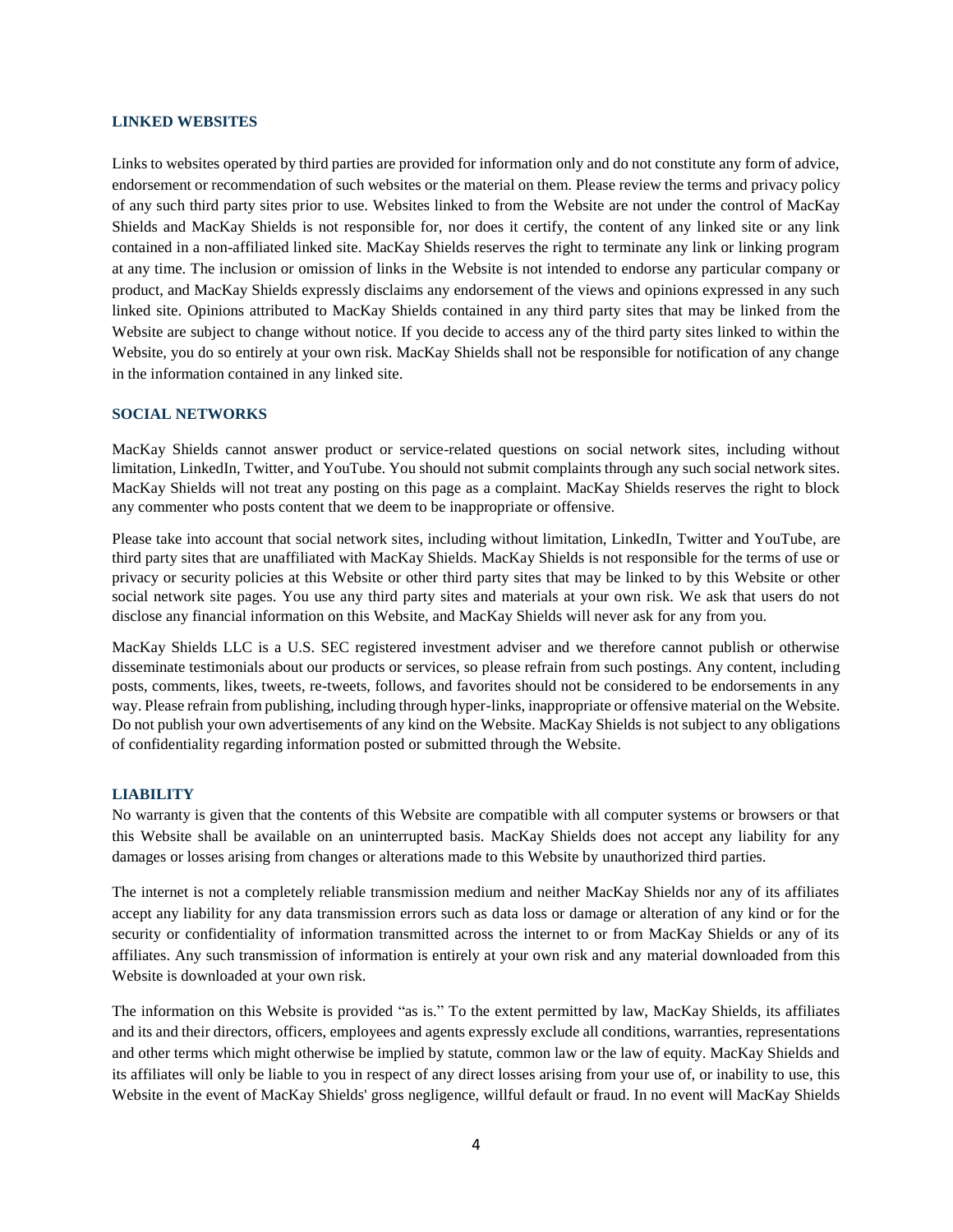or any of its affiliates be liable to any person for any indirect, special or consequential damages arising out of any use of, or inability to use, this Website or the information contained on it or on any other hyper-linked site including, without limitation, any lost profits, business interruption, loss of programs or data on your equipment or otherwise, even if MacKay Shields is expressly advised of the possibility or likelihood of such damages. This does not affect MacKay Shields' liability for any loss or damage which cannot be excluded or limited under applicable law.

Nothing in these Terms is intended to exclude or restrict any duty or liability that MacKay Shields has to its clients under the "regulatory system" in the United Kingdom (as such term is defined in the FCA Rules), under applicable local regulatory rules or which may not be excluded or restricted as a matter of applicable law.

### **ACCESS**

MacKay Shields reserves the right to suspend or withdraw access to any page(s) included on this Website without notice at any time and accepts no liability if, for any reason, these pages are unavailable at any time or for any period.

#### **COMPLIANCE WITH LAW AND REGULATION**

When using this Website you must comply with all applicable local, national and international laws including those related to data privacy, international communications and exportation of technical or personal data. It may be illegal to download the information contained on this Website in certain countries and MacKay Shields, its affiliates and its and their directors, officers, employees and agents disclaim all responsibility if you download any information from this Website in breach of any law or regulation of the country in which you reside.

#### **INTELLECTUAL PROPERTY**

The entire contents of this Website are subject to copyright with all rights reserved. You may download or print individual sections of this Website for your personal use without the prior written permission of MacKay Shields, provided that you retain all copyright and other proprietary notices; such permission shall be deemed granted where this Website expressly permits for sharing on specifically designated social media platforms. You may not reproduce (in whole or in part), transmit (by electronic means or otherwise), modify, link into or use for any public or commercial purpose this Website without the prior written permission of MacKay Shields. You must not transmit any virus, "worm," "Trojan horse," or other item of a destructive nature to this Website and it is your responsibility to ensure that whatever you download or select for your use from this Website is free from such items.

Nothing on this Website should be construed as granting any license or right in relation to any of our trademarks or those of our affiliated companies. All trademarks, service marks, company names or logos are the property of their respective holders. The display of any trade names or trademarks on the Website does not imply that any license has been granted to any third party in respect of the same. Any use by you of these marks, names and/or logos may constitute an infringement of the holders' rights.

## **THE INTERNET**

Please note that there is no guarantee that any e-mail sent by you will be received by us, or that the contents of any such e-mail will remain private during internet transmission. Any information is sent at your own personal risk.

#### **DATA PROTECTION**

By using this Website, you are disclosing to MacKay Shields your country of residence and for EEA users, status as Professional Investor, Professional Client or Eligible Counterparty. MacKay Shields may also record your email address where you access factsheets relating to the performance of the Funds, and the IP address of the device you use to access this Website.

For addition information on the types of data we collect, and how that data is used and protected, please refer to our Privacy Notices located [here.](https://www.newyorklifeinvestments.com/mackay-shields/info/privacy-notices)